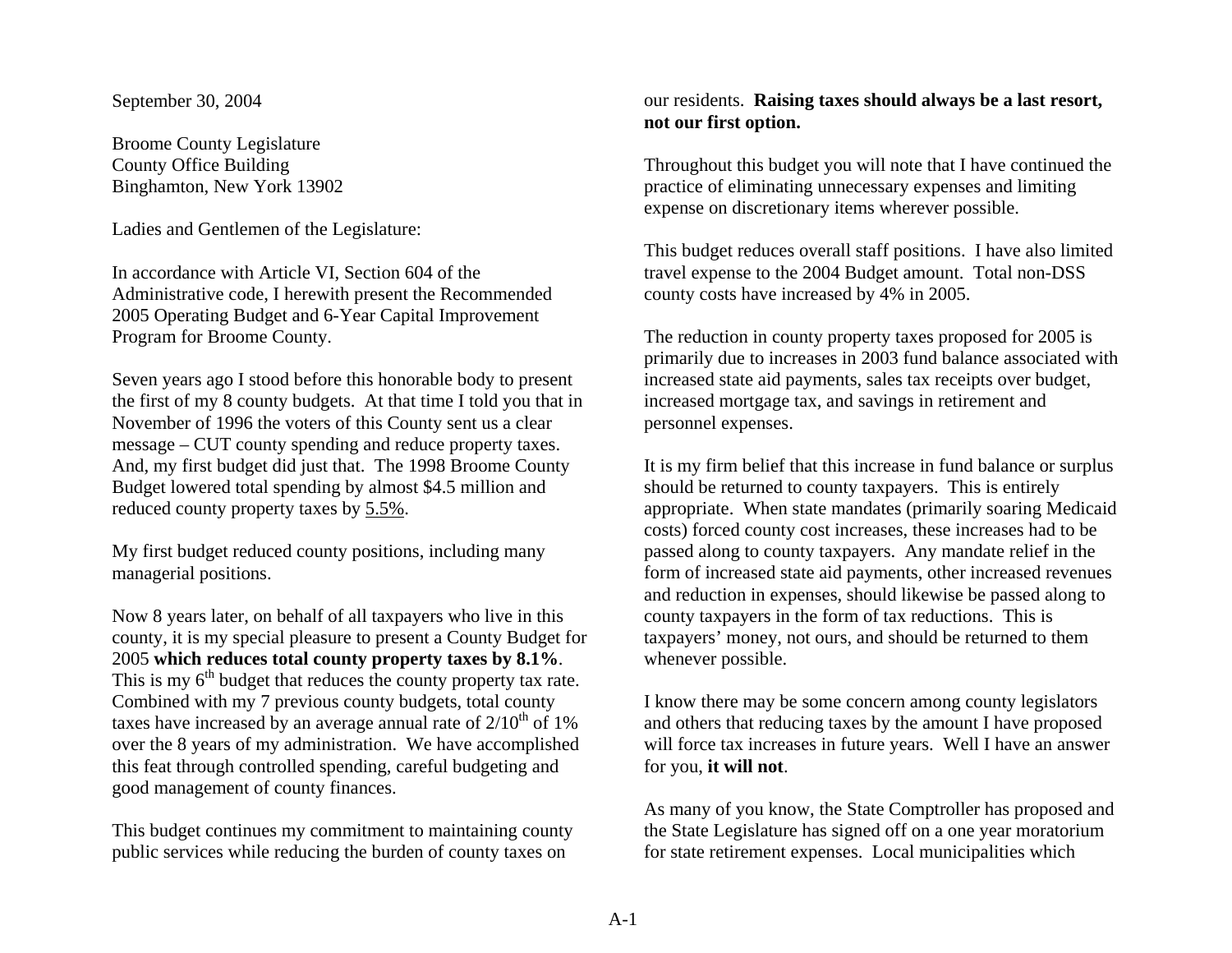operate on a calendar year basis (including county, city and towns) will be given relief from paying the 2004 state retirement bill. This one year relief for Broome County is equal to 11% of proposed 2005 county property taxes or approximately \$5.1 million. This savings in 2004 expenses will be available for the 2006 Budget and beyond.

The City of Binghamton and all 16 towns within Broome County will receive similar tax savings in 2004. Each community must make its own decision as to how to deal with these savings. i.e. return it to taxpayers, apply it to surplus or use it to expand government programs. I have chosen to set aside these savings to return to county taxpayers in future years.

## **8 Year Comparison – My Administration vs. Prior Administration**

The best way for me to illustrate what we have accomplished over the past 8 years is to compare fiscal operations during the past 8 years with that of my predecessor.

|                                 | Мy<br><b>Administration</b> | <b>Prior</b><br><b>Administration</b> |
|---------------------------------|-----------------------------|---------------------------------------|
|                                 |                             |                                       |
| <b>Average Annual Increase</b>  | 2%                          | 8%                                    |
| in Expenses                     |                             |                                       |
|                                 |                             |                                       |
| <b>Total Increase in County</b> | \$3,300,000                 | \$93,500,000                          |
| <b>Property Taxes</b>           |                             |                                       |
| (8 Year Period)                 |                             |                                       |
|                                 |                             |                                       |
| <b>Average Annual Increase</b>  | $\frac{2}{10^{th}}$ of 1%   | 7.2%                                  |
| in Property Tax                 |                             |                                       |
|                                 |                             |                                       |

|                                  | $M_{\rm V}$<br><b>Administration</b> | <b>Prior</b><br><b>Administration</b> |
|----------------------------------|--------------------------------------|---------------------------------------|
|                                  |                                      |                                       |
| <b>Increase in Mandated</b>      | \$22,800,000                         | \$12,800,000                          |
| <b>County Costs (DSS)</b>        |                                      |                                       |
| $(1st$ year to $8th$ year)       |                                      |                                       |
|                                  |                                      |                                       |
| Increase in County               | \$1,295,000                          | \$541,000                             |
| Support for BCC                  |                                      |                                       |
|                                  |                                      |                                       |
| Debt Issued – County             | \$71,600,000                         | \$166,500,000                         |
| <b>Capital Projects</b>          |                                      |                                       |
|                                  |                                      |                                       |
| Change in Total                  | $-$ \$42,900,000                     | $+$ \$62,500,000                      |
| <b>Outstanding County Debt</b>   |                                      |                                       |
|                                  |                                      |                                       |
| Change in Tax Supported          | $-103$                               | $+92$                                 |
| <b>Staff Positions (excludes</b> |                                      |                                       |
| <b>Emergency Services</b> )      |                                      |                                       |
| NOTE: Since 1989, the            |                                      |                                       |
| County has added 105 FT          |                                      |                                       |
| positions to the Sheriff's       |                                      |                                       |
| department, 69 were              |                                      |                                       |
| added between 1989 -             |                                      |                                       |
| 1996, 36 were added              |                                      |                                       |
| between 1996 - 2004.             |                                      |                                       |
|                                  |                                      |                                       |
| <b>Action on Sales Tax</b>       | <b>Eliminated sales</b>              | Increased                             |
|                                  | tax on clothing                      | <b>County Sales</b>                   |
|                                  | when allowed                         | <b>Tax Rate</b>                       |
|                                  | by the State.                        | by 33%                                |

Not only did my administration incur significantly higher mandated state DSS expense and increased county support for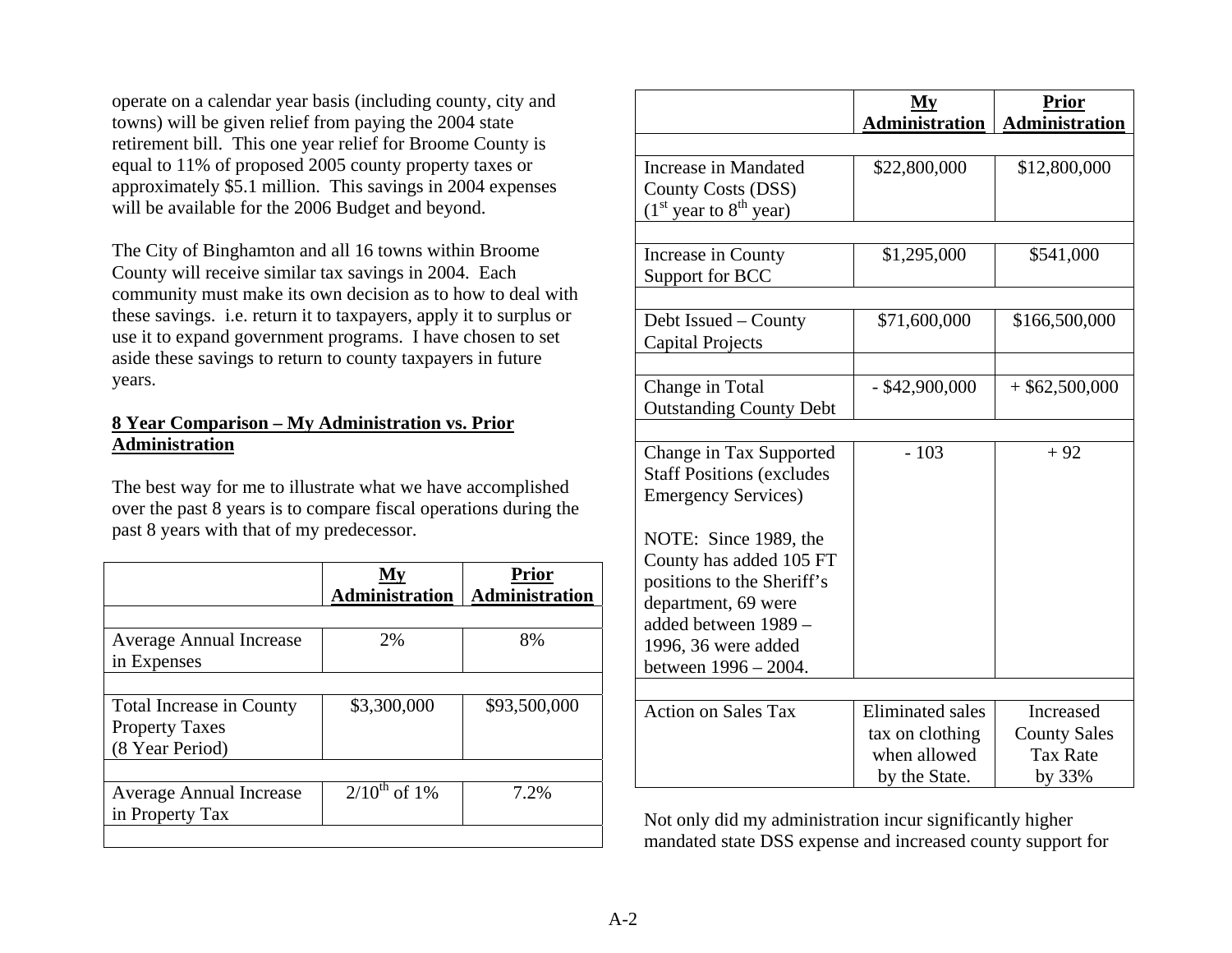BCC, but we absorbed these costs while holding property taxes to a rate of increase that was less than  $1/35<sup>th</sup>$  of my predecessor. We have accomplished this rather astounding feat by controlling county expenses, especially debt services expenses, while maximizing federal and state aid revenue.

#### **Health & Safety**

#### Health Department

The Health Department requested and I am recommending the conversion of a temporary help Public Health Technician staff position to full time basis. This conversion increases staff time by 25 hours a week. Creating a full time position allows senior staff to devote more time to deal with the Toxics Program – underground water pollution.

It has become apparent to me that we must establish this position on a permanent basis to allow senior staff greater time to assist with coordination of pollution remediation. The demands of this program continue to grow with the establishment of additional federal regulations. Creating a new Public Health Technician will allow the Senior Engineer and Director of Environmental Health Services to devote more of their time to the Toxics Program.

Further, I have included funding of \$100,000 for the Health Department to support the Community Free Clinic. This Free Clinic co-sponsored by the Clinical Campus at Binghamton University and the Broome County Health Department provides comprehensive primary care, including laboratory and prescription medications on-site to the working poor of the Greater Binghamton area who lack health insurance and earn too much to qualify for Social Services and Medicaid. Since 1997, over 5,000 patients have been seen generating over

18,000 visits. Over the past seven years, 450 residents in the community have volunteered to staff the clinic.

This is indeed a worthwhile and money-saving endeavor that should continue to receive the full support of the county.

#### **Contribution to Ross Park Zoo and Local Libraries**

My 2005 County Budget recommends a contribution to the Ross Park Zoo of \$366,250. This is an increase of \$200,000 or 120% over the amount given to the zoo in 2004.

Funding for the zoo has changed dramatically over the past 15 years. 1990 and 1991 county funding for the zoo totaled \$300,000. In addition, the City of Binghamton provided \$150,000 of support to the zoo in 1990. The County contribution was reduced to \$225,000 in 1992. By 1994, funding for the zoo had been reduced to \$165,000 and was further cut to \$148,692 in 1995. The current level of support is \$166,250.

In light of the recent disclosure of an extremely serious financial situation at the zoo, I feel that it is imperative that the amount I recommend be approved for 2005 and become the base amount for future support of the zoo. This increased county support will allow the zoo to obtain the necessary federal and state grants to continue and possibly expand current educational programs.

I have also included in my 2005 Recommended Budget a \$300,000 increase in support for local libraries. This brings our support to over \$1,000,000.

When I took office in 1997, support for local libraries was \$200,000. My 2005 Recommended Budget represents a better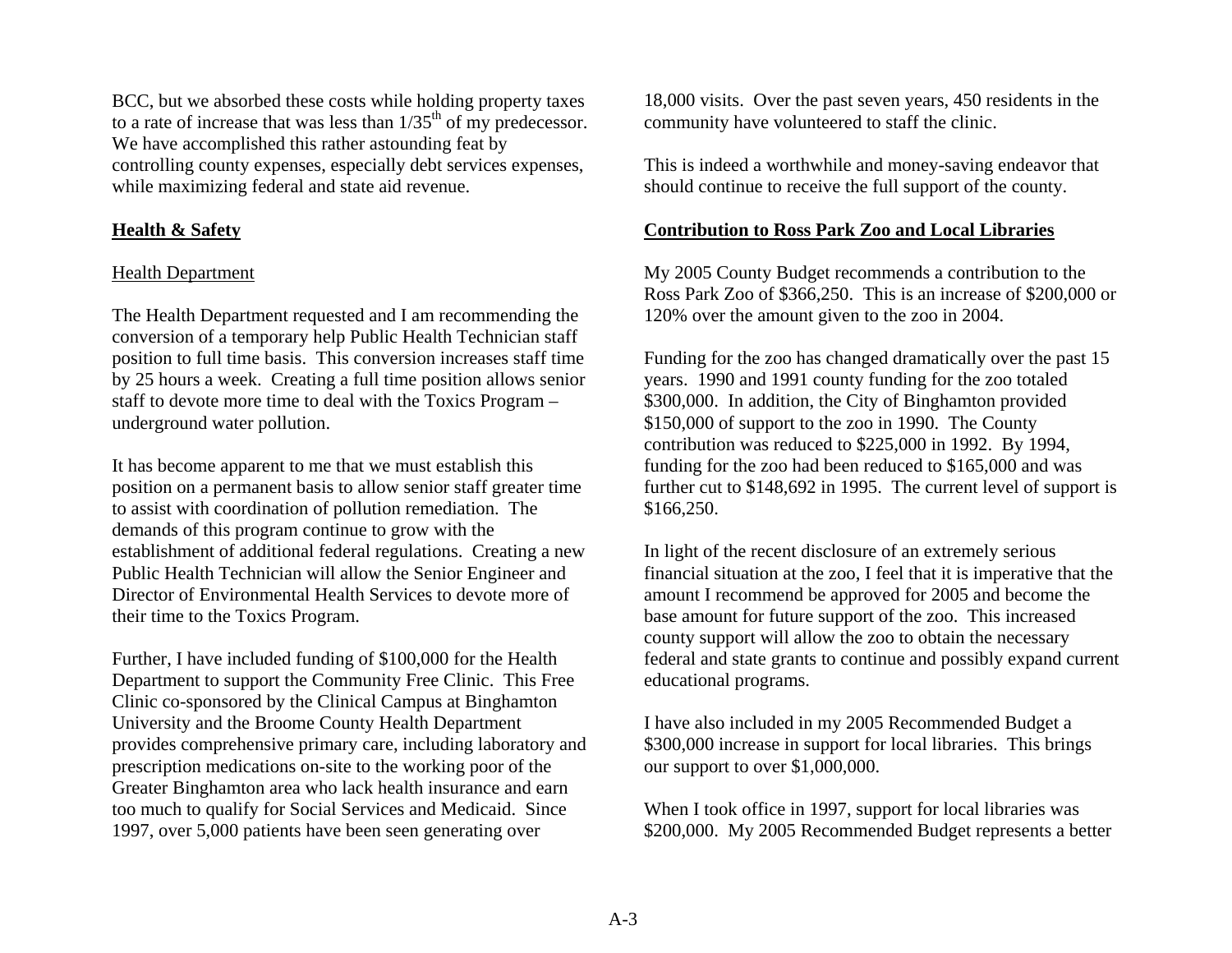than 5 fold increase over 1997 support and provides almost a 50% increase when compared to our support in 2004.

# **Health Insurance**

Our self funded health insurance program continues to reap huge benefits. After a 5% increase in premiums for 2004, and a 2% increase in 2003, I am proposing an increase of 4% for 2005. Our 3 year increase of less than 12% is actually less than the average annual increase for HMO's for one year over the past 3 year period.

# **Medicaid**

My 2005 Recommended Budget reflects a 10% increase in Medicaid growth over projected 2004 expenses.

Medicaid expenses for Broome County now stand at over \$41 million. This compares with an actual fiscal year 2000 expense of \$22,800,000. In just 5 short years, Medicaid tax support has increased by \$18.5 million. And since 2000, county property taxes have increased by \$9.4 million, which means that the increase in tax support for Medicaid has been almost twice as large as the overall property tax increase.

Counties across New York State are suffering under the Medicaid burden. There must be state mandate relief from this onerous monster.

The New York State Association of Counties (NYSAC) recently released a survey showing counties across New York State increased taxes by an average of 11% in 2004. In 2004, counties budgeted an average Medicaid growth of 15%. This was on top of an average countywide increase of 17% in 2003. And, Medicaid is growing faster upstate than it is in New York City.

I believe the 10% growth in Medicaid which I am recommending is realistic. The 10% figure is over twice as large as the 4.2% increase projected in the state budget. I believe the 10% figure is more realistic because the state budget projects reductions based on cost effective use of pharmaceuticals, Family Health Plus benefit reductions, and elimination of certain optional services which were recommended by the Governor but not approved in the final budget agreement. The State Legislature did however agree to a 2-year takeover of local Family Health Plus (FHP) costs. This will save the county as much as \$2 million in 2005.

# **Arena/Forum Operation**

This budget reflects the full cost of operating both the Arena and Forum for 2005.

There is still uncertainty regarding the establishment of the Entertainment Authority and we have not yet fully explored the possibility of transferring the Arena and Forum operations to a private operator.

Once a final decision is reached and the Legislature has signed off, we will proceed forward. But in the meantime, I have provided sufficient funding in this budget for the county to operate the Arena and Forum for the entire 2005 calendar year.

# **2005 Capital Program**

My 2005 Recommended Capital Program includes capital projects that can be classified into the following categories: infrastructure renovations, health and safety projects and capital projects to improve service delivery.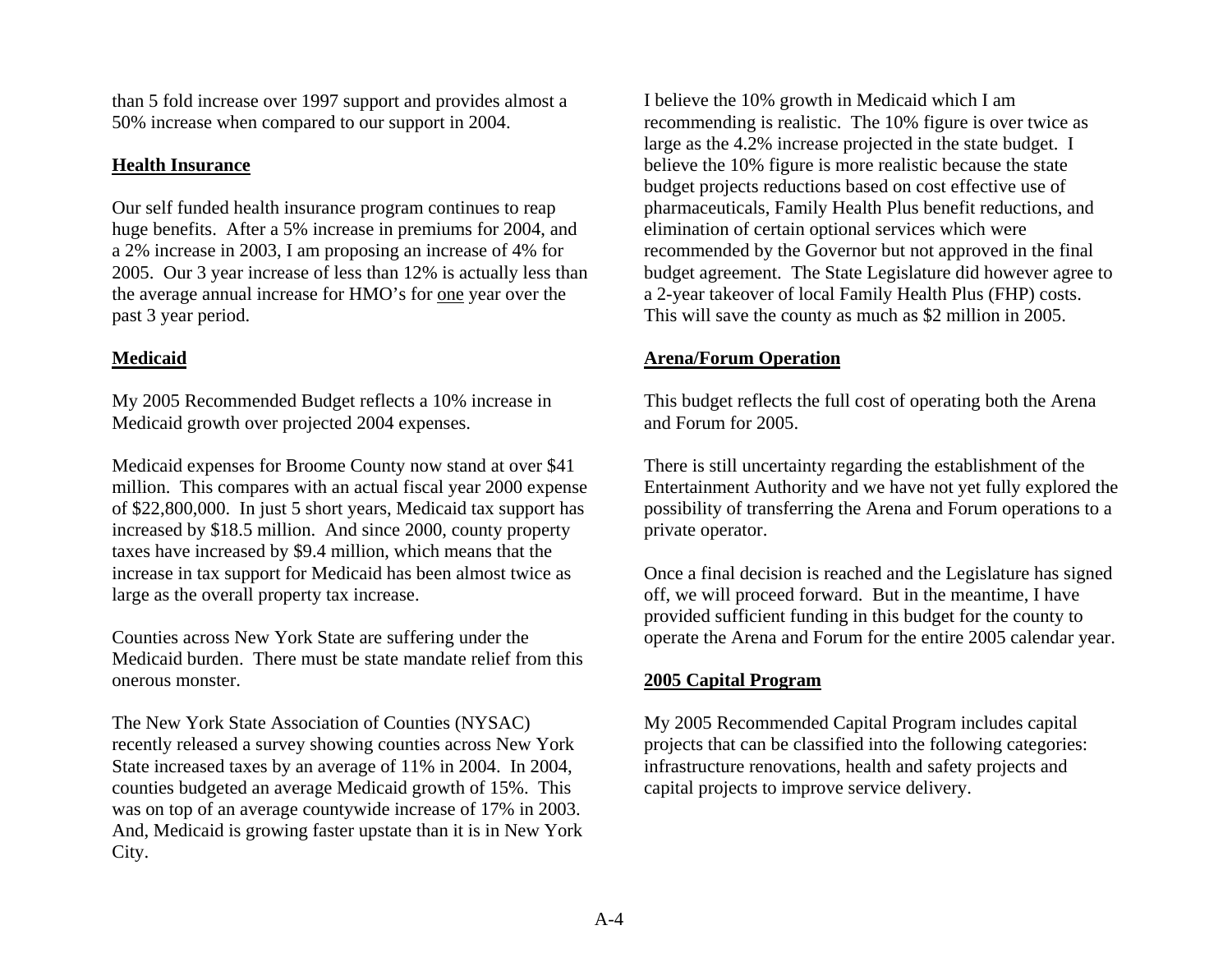### INFRASTRUCTURE RENOVATIONS

### Bridges

My 2005 Recommended Capital Programs includes reconstruction of two bridges: the Airport Road Bridge in the Town of Maine and the Colesville Road/South Street Bridge. Total cost for reconstructing these two bridges is \$3 million although the county costs is less than \$150,000.

My 2005 Recommended Capital Program also includes reconstruction design of the Bevier Street Bridge in the City of Binghamton. I have also included \$2 million to continue reconstruction of county highways and almost \$200,000 for rehabilitation of park roads. In addition, I have dedicated an additional \$250,000 to repair large culverts.

#### Buildings & Grounds

I have included capital projects in next year's capital program to repair county building roofs, replace boilers and to provide design for parking area repairs at the County Office Building Complex.

### HEALTH AND SAFETY PROJECTS

I am recommending a capital project titled Emergency Surveillance Equipment Improvement which would involve the installation of a video surveillance camera in each housing unit of the Broome County Jail. The cameras would be integrated into the existing security system and could digitally record any duress signal. This project would enhance safety for staff at the County Public Safety Facility.

#### Emergency Services

I am recommending the Vehicle Locator System for Emergency Services. This system has the capability of pinpointing EMS units and law enforcement vehicles so that the closest available units may be dispatched to incidents thereby saving valuable time. Currently dispatchers must voice poll law enforcement units to determine the closest vehicle which can take as long as 3 minutes, which are valuable minutes during a life saving situation.

#### CAPITAL PROJECTS TO IMPROVE SERVICE DELIVERY

# DSS

A major capital project for 2005 involves the purchase and installation of an Electronic Document Management System (EDMS) for the Department of Social Services. The project will replace the current substandard paper based system.

The EDMS will impose operational efficiency, reduce current costs of file retrieval, eliminate safety hazards and increase compliance with state standards regarding file security and access management. 80% of the project cost will be paid for by the state and other grant funds.

#### Information Technology

I am recommending a major Information Technology project which includes replacing outdated servers, updating and replacing older network equipment, and providing for an uninterruptible power supply (UPS).